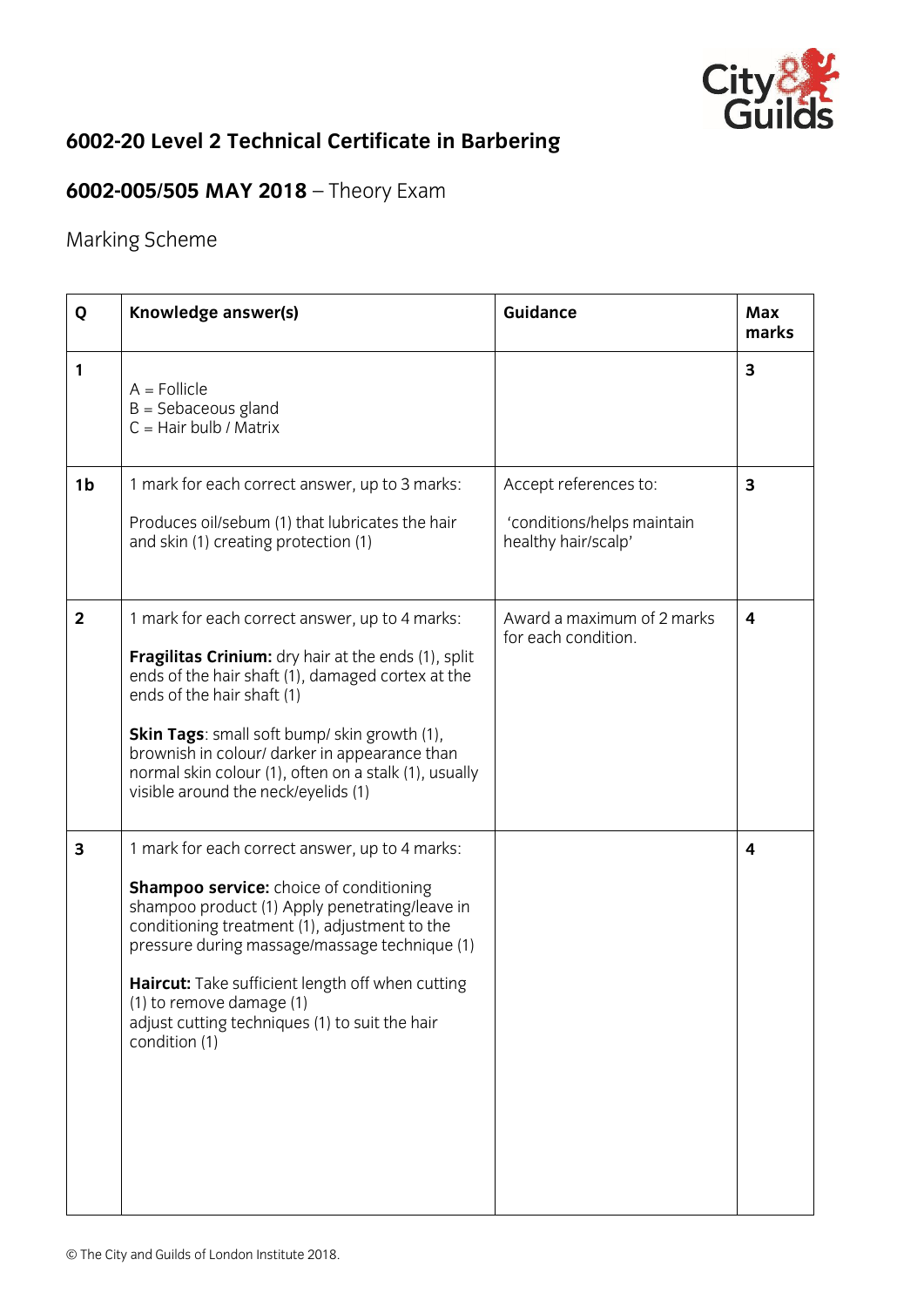| Q  | Knowledge answer(s)                                                                                                                                                                                                                                                                                                                                                                                                                                                                                                                                                                                                                                                                                                                                                                                    | <b>Guidance</b>                                                                       | Max<br>marks |
|----|--------------------------------------------------------------------------------------------------------------------------------------------------------------------------------------------------------------------------------------------------------------------------------------------------------------------------------------------------------------------------------------------------------------------------------------------------------------------------------------------------------------------------------------------------------------------------------------------------------------------------------------------------------------------------------------------------------------------------------------------------------------------------------------------------------|---------------------------------------------------------------------------------------|--------------|
| 4a | 1 mark for each correct answer, up to 3 marks:<br>Shampoo might need to be applied to the hair<br>$\bullet$<br>and scalp prior to water (1) because water<br>may not be able to penetrate the oily hair (1)<br>to help break up the barrier formed by the oily<br>hair (1) two deep-cleansing shampoos will<br>need to be applied to ensure hair is fully<br>cleansed (1), may require more product to<br>gain a lather (1)<br>Water temperature needs to be hot enough<br>$\bullet$<br>to remove the oil (1), but not too hot,<br>otherwise this will stimulate the sweat glands<br>(1) and sebaceous glands (1), making the<br>condition worse (1), finish off with a cool rinse<br>(1)<br>Massage techniques need to be less firm (1)<br>$\bullet$<br>to avoid stimulating the sebaceous glands (1) | Candidate must make<br>reference to more than one<br>bullet point to gain full marks. | 3            |
| 4b | 1 mark for each correct answer, up to 4 marks:<br>Advise client to use suitable shampoo products<br>for use on oily hair and scalp (1) and how to use<br>the products to gain maximum effect (1) refer to<br>products not to use (1) and why they are<br>unsuitable for oily hair (1),<br>Reference to other salon services the client might<br>require (1) such as regular treatments carried out<br>by the barber for oily hair/scalp (1),<br>Recommended time intervals between visits(1) to<br>help maintain hair condition/style (1)<br>How to maintain style (1) to help improve<br>customer satisfaction (1),<br>advise to seek medical advice (1) to check if<br>hair/scalp condition continues/becomes more<br>aggressive (1)                                                                 |                                                                                       | 4            |
| 5  | 1 mark each for the following, up to 3 marks:<br>To close the cuticle (1) to retain moisture/helps<br>prevent dehydration (1) to restore the hair back to<br>its natural pH level of 4.5 and the scalp to 5.5 (1)<br>to add shine to the hair (1) maintains hair/scalp at<br>natural pH level/ not too dry or greasy (1)                                                                                                                                                                                                                                                                                                                                                                                                                                                                               |                                                                                       | 3            |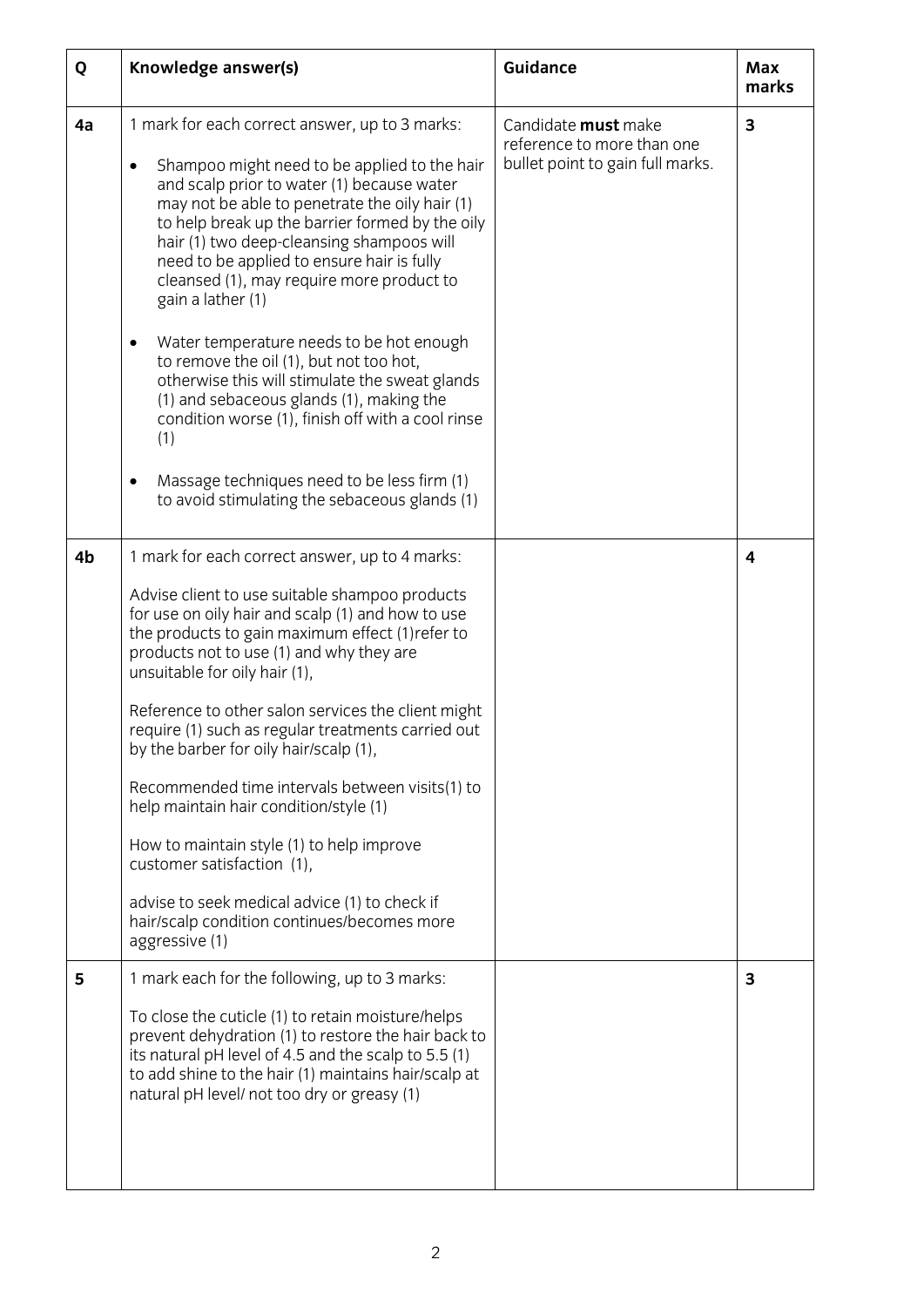| Q  | Knowledge answer(s)                                                                                                                                                                                                                                                                                                                                                                                                                                                                                                                                                                                                                                                                                                                                                                                                                                                                  | <b>Guidance</b>                                                            | Max<br>marks   |
|----|--------------------------------------------------------------------------------------------------------------------------------------------------------------------------------------------------------------------------------------------------------------------------------------------------------------------------------------------------------------------------------------------------------------------------------------------------------------------------------------------------------------------------------------------------------------------------------------------------------------------------------------------------------------------------------------------------------------------------------------------------------------------------------------------------------------------------------------------------------------------------------------|----------------------------------------------------------------------------|----------------|
| 6a | 1 mark each for the following, up to 2 marks:<br>Elasticity<br>٠<br>Porosity                                                                                                                                                                                                                                                                                                                                                                                                                                                                                                                                                                                                                                                                                                                                                                                                         |                                                                            | $\overline{2}$ |
| 6b | 1 mark for each correct answer, up to 4 marks:<br><b>Elasticity</b> - Wet the hair (1) take a couple of<br>strands of hair (1) hold each end of the hair with<br>thumb and finger (1) pull gently so the hair<br>stretches (1)<br><b>Porosity</b> – take a few strands of dry hair $(1)$ , run<br>fingers along the hair shaft (1), to feel how<br>rough/smooth the cuticle layers are (1)                                                                                                                                                                                                                                                                                                                                                                                                                                                                                           | Candidate must cover two<br>points from one test to achieve<br>full marks. | $\overline{2}$ |
| 7a | 1 mark for each correct answer, up to 6 marks:<br>Tension – no tension should be applied when<br>cutting hair around the ears (1), when adding in<br>guidelines (1), to make sure the correct length is<br>identified (1), if cut wet the hair will jump up when<br>dry (1). Use even tension throughout the inner<br>sections (1), to ensure even results (1)<br>Cutting angle - Zero degree cutting angle should<br>be maintained around the perimeter/outlines (1),<br>90° throughout the inner sections (1)<br>Technique – use of freehand technique should be<br>carried out around perimeter/outlines (1), club<br>cutting on the inner sections (1)<br>Wet/Dry cutting - keep hair evenly wet when<br>cutting (1) to ensure an even and balanced result<br>(1), check hair length when dry (1).<br>Cross-checking - check hair length when dry/wet<br>(1) visual checking (1) |                                                                            | 6              |
| 7b | 1 mark for each correct answer, up to 2 marks:<br>Finger drying (1), to work with the natural curly<br>movement/movement of the hair (1) with the use<br>of a diffuser/attachment (1)<br>Brush drying to soften/smoothing the natural curl<br>(1), finishing techniques to create<br>texture/movement/volume (1)                                                                                                                                                                                                                                                                                                                                                                                                                                                                                                                                                                     | Accept any other suitable<br>responses.                                    | $\mathbf{2}$   |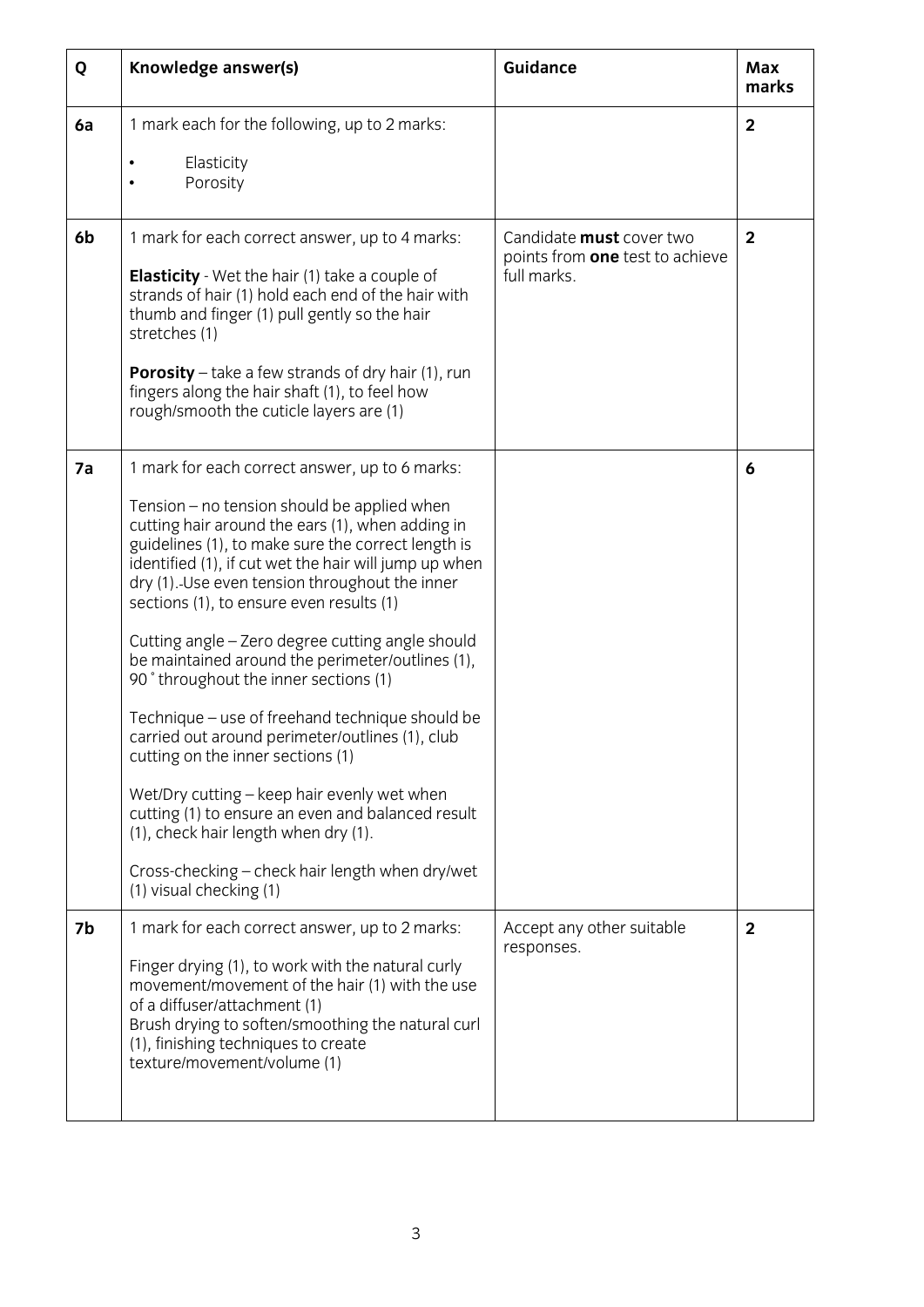| Q  | Knowledge answer(s)                                                                                                                                                                                                                                                                                                                                                                                                                                                                                                                                                                                                                                                                                         | <b>Guidance</b>                                                                                                                                  | <b>Max</b><br>marks |
|----|-------------------------------------------------------------------------------------------------------------------------------------------------------------------------------------------------------------------------------------------------------------------------------------------------------------------------------------------------------------------------------------------------------------------------------------------------------------------------------------------------------------------------------------------------------------------------------------------------------------------------------------------------------------------------------------------------------------|--------------------------------------------------------------------------------------------------------------------------------------------------|---------------------|
| 8  | 1 mark for each correct answer, up to 6 marks:<br>Maintaining professional appearance (1), eg<br>appropriate dress (1), hair (1), make-up if relevant<br>(1)<br>Ensuring personal hygiene (1), eg clean<br>clothing (1), shower daily (1), clean hair (1),<br>hands/nails (1)<br>Respecting and valuing clients (1), eg<br>attentiveness (1), responsive (1), professional<br>approach/manner (1)<br>Adapting own behaviour to meet client<br>needs (1), eg communication (1), body language<br>(1), positive attitude (1),<br><b>Supporting colleagues</b> (1), efficiency in working<br>practice (1), respond to requests positively (1),<br>flexible approach (1), safe/hygienic working<br>practice (1) | A maximum of 3 marks can be<br>awarded for descriptions.<br>To achieve full marks<br>candidates must provide an<br>example for the descriptions. | 6                   |
| 9  | 1 mark for any correct answer, up to 2 marks:<br>Create precise outlines (1)<br>Remove unwanted hair outside the outlines (1)<br>Define outlines to suit client's requirements (1)<br>Sharpening/tidying outline edges/creates a clean<br>finish $(1)$<br>Cuts closer to the skin (1)                                                                                                                                                                                                                                                                                                                                                                                                                       |                                                                                                                                                  | $\overline{2}$      |
| 10 | 1 mark for each correct answer, up to 4 marks:<br>Test - Visually check the blades are aligned (1), test<br>in a small area to check cutting evenly (1) and not<br>pulling on the hair (1)<br>To level - Check that top blade is set slightly<br>shorter than the bottom blade (1), when the lever<br>is forward (1)                                                                                                                                                                                                                                                                                                                                                                                        |                                                                                                                                                  | 4                   |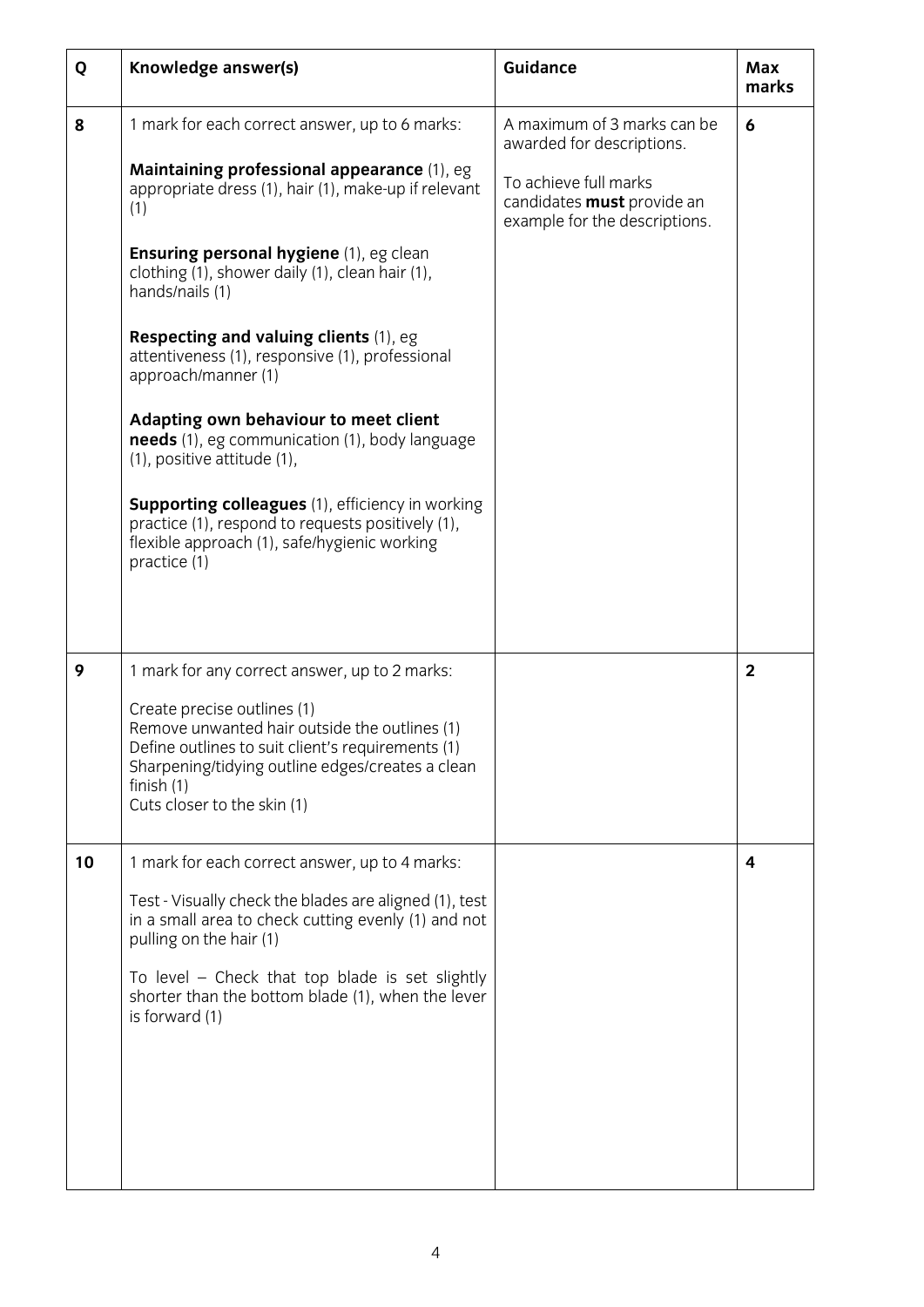| Q  | Knowledge answer(s)                                                                                                                                                                                                                                                                                                                                                                                                                                                                                                                                                                                                                                                                                                                                                                                                                                                                                                                                                                                                                                                                                                                                                                                                                                                                                                                                                                                                                                                                                                                                                                                                                                            | <b>Guidance</b>                                                                                                                                                                                                                                                                                                                                                                                                                                                                                                                                                                                                                                                                                                                                                                                                                                                                                                                                                                                                                                                                                                                                                                                                                                                                                                                                                                                                               | <b>Max</b><br>marks |
|----|----------------------------------------------------------------------------------------------------------------------------------------------------------------------------------------------------------------------------------------------------------------------------------------------------------------------------------------------------------------------------------------------------------------------------------------------------------------------------------------------------------------------------------------------------------------------------------------------------------------------------------------------------------------------------------------------------------------------------------------------------------------------------------------------------------------------------------------------------------------------------------------------------------------------------------------------------------------------------------------------------------------------------------------------------------------------------------------------------------------------------------------------------------------------------------------------------------------------------------------------------------------------------------------------------------------------------------------------------------------------------------------------------------------------------------------------------------------------------------------------------------------------------------------------------------------------------------------------------------------------------------------------------------------|-------------------------------------------------------------------------------------------------------------------------------------------------------------------------------------------------------------------------------------------------------------------------------------------------------------------------------------------------------------------------------------------------------------------------------------------------------------------------------------------------------------------------------------------------------------------------------------------------------------------------------------------------------------------------------------------------------------------------------------------------------------------------------------------------------------------------------------------------------------------------------------------------------------------------------------------------------------------------------------------------------------------------------------------------------------------------------------------------------------------------------------------------------------------------------------------------------------------------------------------------------------------------------------------------------------------------------------------------------------------------------------------------------------------------------|---------------------|
| 11 | <b>Indicative content</b><br>The candidates' discussion will include, but will<br>not be limited to:<br><b>Client consultation</b><br>Lifestyle, work/home/time<br>$\bullet$<br>Client requirements and style suitability,<br>$\bullet$<br>exploring style possibilities, with use of visual<br>aids, and managing client expectations.<br>Influencing factors, hair classification,<br>$\bullet$<br>characteristics, growth patterns, hair and<br>scalp condition-dandruff affected scalp,<br>visual checks.<br>Confirming client agreement to service,<br>$\bullet$<br>advising throughout<br><b>Service</b><br>Client and hair preparation, PPE and client<br>$\bullet$<br>protection, shampoo taking into<br>consideration the dandruff and hair texture<br>Adapting shampoo service for the haircut, eg<br>$\bullet$<br>cutting wet/dry<br>Selection of tools and equipment, scissors,<br>$\bullet$<br>clippers, trimmers, attachments, razor,<br>combs, topper comb, brushes, use of barber<br>chair<br>Cutting techniques, club cutting, freehand,<br>٠<br>scissor/clipper over comb, with attachments,<br>thinning, fading<br>Cutting angles, outlines, neckline shapes<br>Drying/styling and finishing techniques<br><b>Product selection</b><br>Shampoo products and scalp treatment for<br>$\bullet$<br>dandruff<br>Styling and finishing products<br>$\bullet$<br><b>Advice and recommendations</b><br>Home maintenance of style and support of<br>$\bullet$<br>how to style hair<br>Future services and suggested time intervals<br>$\bullet$<br>between services<br>Aftercare products to maintain the style and<br>٠<br>help with the dandruff. | <b>Band 1 (1-4 marks)</b><br>Basic discussion showing<br>minimal considerations,<br>supported with little or no<br>analysis and conclusion.<br>Tenuous links to client's<br>requirements with lack of<br>understanding evident. Made<br>little or no reference to<br>techniques or tools and<br>products and provided little or<br>no justifications for selection.<br>The response lacked structure<br>and coherency with some<br>inaccuracies.<br>To access higher marks in the<br>band the response will include<br>some attempt of terminology<br>and a satisfactory range of<br>considerations.<br><b>Band 2 (5-8 marks)</b><br>The discussion is mostly<br>relevant and likely to be<br>detailed in some areas more<br>than others which makes a<br>reasonable attempt to cover<br>some considerations displaying<br>good breadth of<br>understanding. This was<br>supported by analysis and<br>conclusions that displayed a<br>general depth of<br>understanding in some parts.<br>Clear knowledge of topic is<br>evident although linkages<br>between these may be slightly<br>fragmented and lack<br>coherency. Throughout the<br>discussion some<br>recommendations and<br>opinions are offered with use<br>of a few examples, factual<br>content is generally accurate.<br>To access the higher marks in<br>the band, the discussion will be<br>mostly detailed and presented<br>in a clear and logical structure, | 12                  |
|    |                                                                                                                                                                                                                                                                                                                                                                                                                                                                                                                                                                                                                                                                                                                                                                                                                                                                                                                                                                                                                                                                                                                                                                                                                                                                                                                                                                                                                                                                                                                                                                                                                                                                | use of terminology is mostly<br>appropriate.                                                                                                                                                                                                                                                                                                                                                                                                                                                                                                                                                                                                                                                                                                                                                                                                                                                                                                                                                                                                                                                                                                                                                                                                                                                                                                                                                                                  |                     |